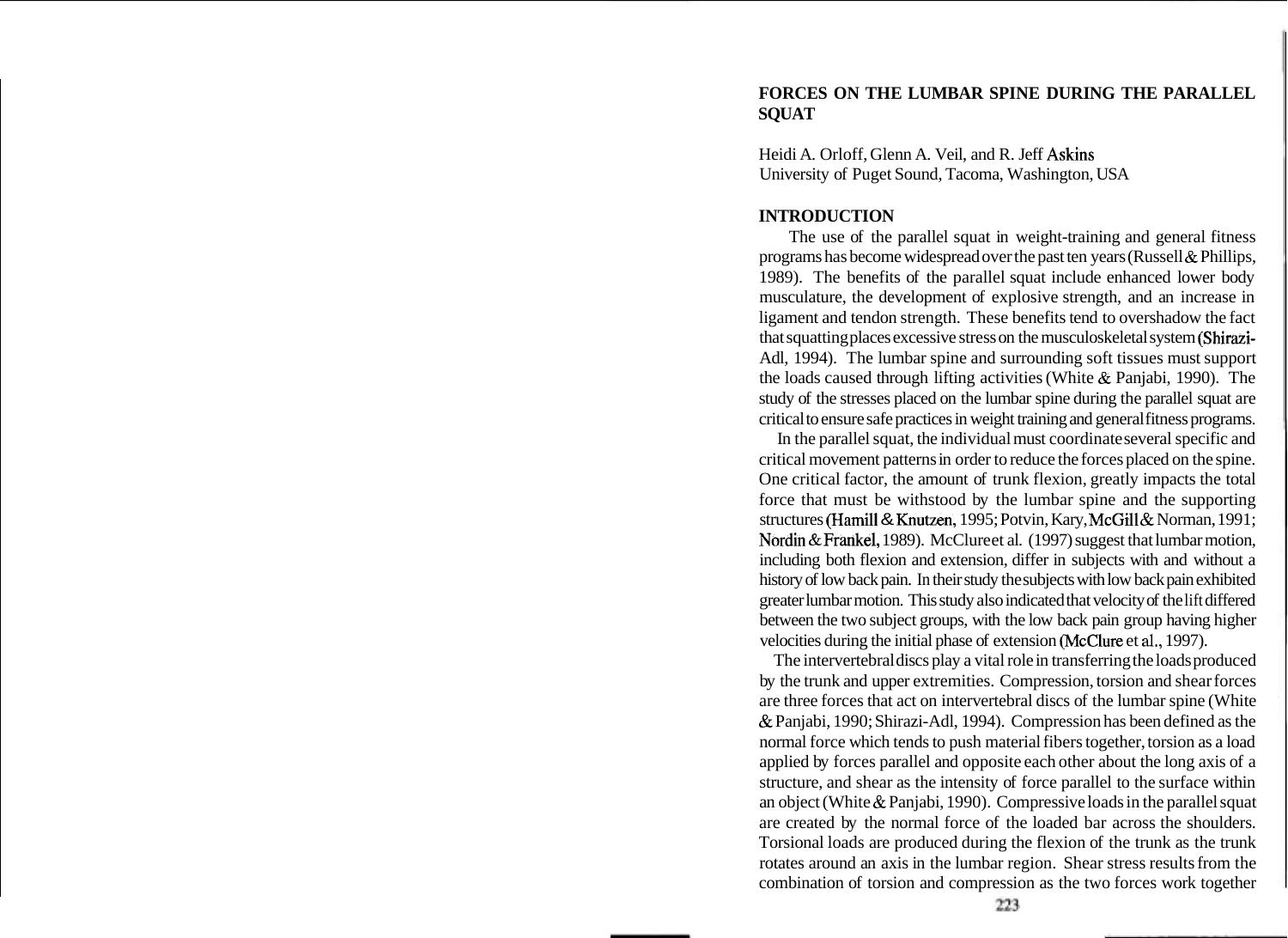causing a sliding tendency between the vertebrae (See Figure 1.).

The interaction of spinal muscles and ligaments play a significant role in the lumbar spine. When squatting, muscles and ligaments are essential in providing the force to resist the load on the intervetebral discs. To lift any object, force must be generated by the muscles and ligaments of the spine which act on the intervertebral joints. Thus flexion of the spine is accomplished through both the hips and the spine. When spinal flexion occurs the first 60 degrees of movement can be attributed to the movement of the spine, the next 30 degrees occurs from the rotation of the hips (White & Panjabi, 1990; Hamill & Knutzen, 1995; Nordin & Frankel, 1989). As the lordosis of the spine becomes less curved and flattens, the passive structures must support the trunk and the load it carries. These passive structures have been known to fail under rapidly applied loads (Potvin et al, 1991). The purpose of this study was to determine the peak trunk flexion, compression, torsion, and shear forces on the lumbar spine during the parallel squat for experienced and recreational weight lifters.

### **METHODS**

Twenty male subjects, all familiar with the squat, were divided into two groups based on their experience with the parallel squat. A subject was considered experienced if they had used the parallel squat in a regular lifting program for five or more years, or if the subject was instructed by a certified





Figure 1. Forces acting on the spine. Figure 2. dl and d2 represent

the relative difference between the COM and COG with varying degrees of trunk flexion.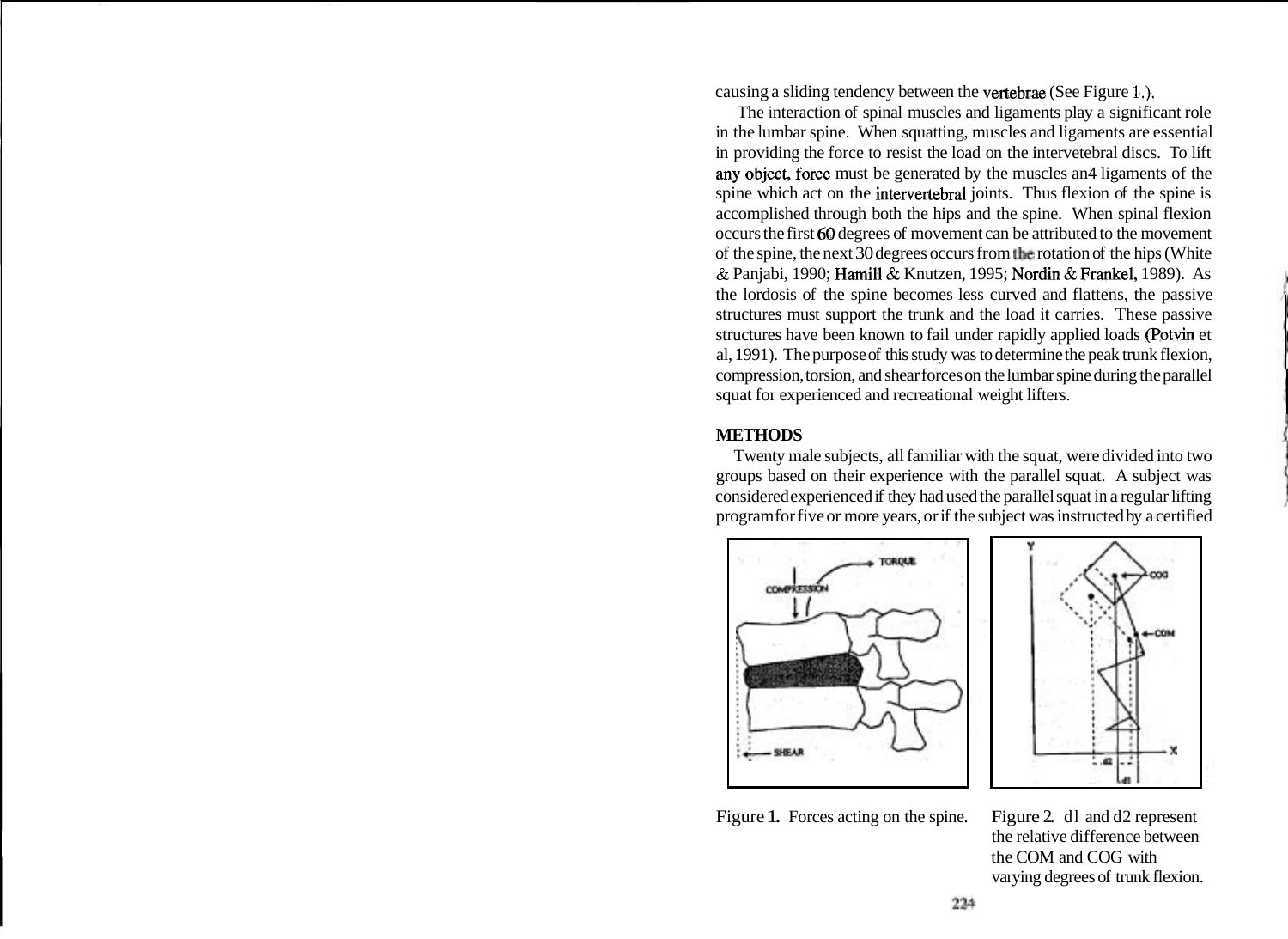instructor and had used the parallel squat in a regular program for 2 or more years. Nine subjects were considered experienced, while the other 11 subjects were placed in a recreational lifting group (See Table 1 .). Each subject squatted the bar, 225 lbs, his body weight (BW), and 125% of his body weight (1.25xBW). The subjects were instructed to attempt five repetitions of each weight load, with the fifth repetition digitized for analyzation:

On the day of filming, the subjects were provided a standard squat rack and any safety equipment they typically used. Subjects were only instructed on safety procedures, no instruction was provided concerning technique. Subjects recovered from each set until they felt ready to move to the next load in order to minimize the effect of fatigue. A six link body model was used. The bar, as well as the subject's toe, heel, ankle, knee, and hip were marked. The camera filmed the subjects within the squat rack from the sagittal plane at a speed of 60 Hz. The Peak Performance (v5.1) system was used to digitize, smooth and analyze the data.

Data acquired from digitization was used to calculate the forces on the spine. The formulas used to calculate the compression and torsion were dynamic equations of motion from a similar study conducted by McLaughlin, Lardner, & Dillman (1978). An estimate of shear force was obtained using the 5 cm equivalent moment arm model (Nordin & Frankel, 1989). Trunk flexion was measured at the deepest point of the squat using the bar, hip and X-axis. A MANOVA was used to determine differences (Pc.05) between the 2 groups across the 4 weight loads for trunk flexion, compression, torque and shear forces.

| Group        | Experience        | Age        | Weight      |  |
|--------------|-------------------|------------|-------------|--|
| Recreational | $3.5$ yrs         | $21.4$ yrs | $212.2$ lbs |  |
| Experiened   | $7.8 \text{ yrs}$ | $22.6$ yrs | $196.5$ lbs |  |

**Table 1.** Group Mean Summary Descriptive Data.

## **RESULTS AND DISCUSSION**

Peak trunk flexion was not significantly different between the groups or across the four weight loads. Mean peak trunk flexion was greatest for the recreational lifters at 45 lbs (56.9 degrees), while the experienced group showed their greatest mean peak trunk flexion at 1.25xBW (57.9 degrees) (See Table 2.) In the parallel squat, the greater the trunk flexion (lower angle), the greater the distance between the COM and the COG (Figure 2.). This bending moment produced by the load on the disc must be counteracted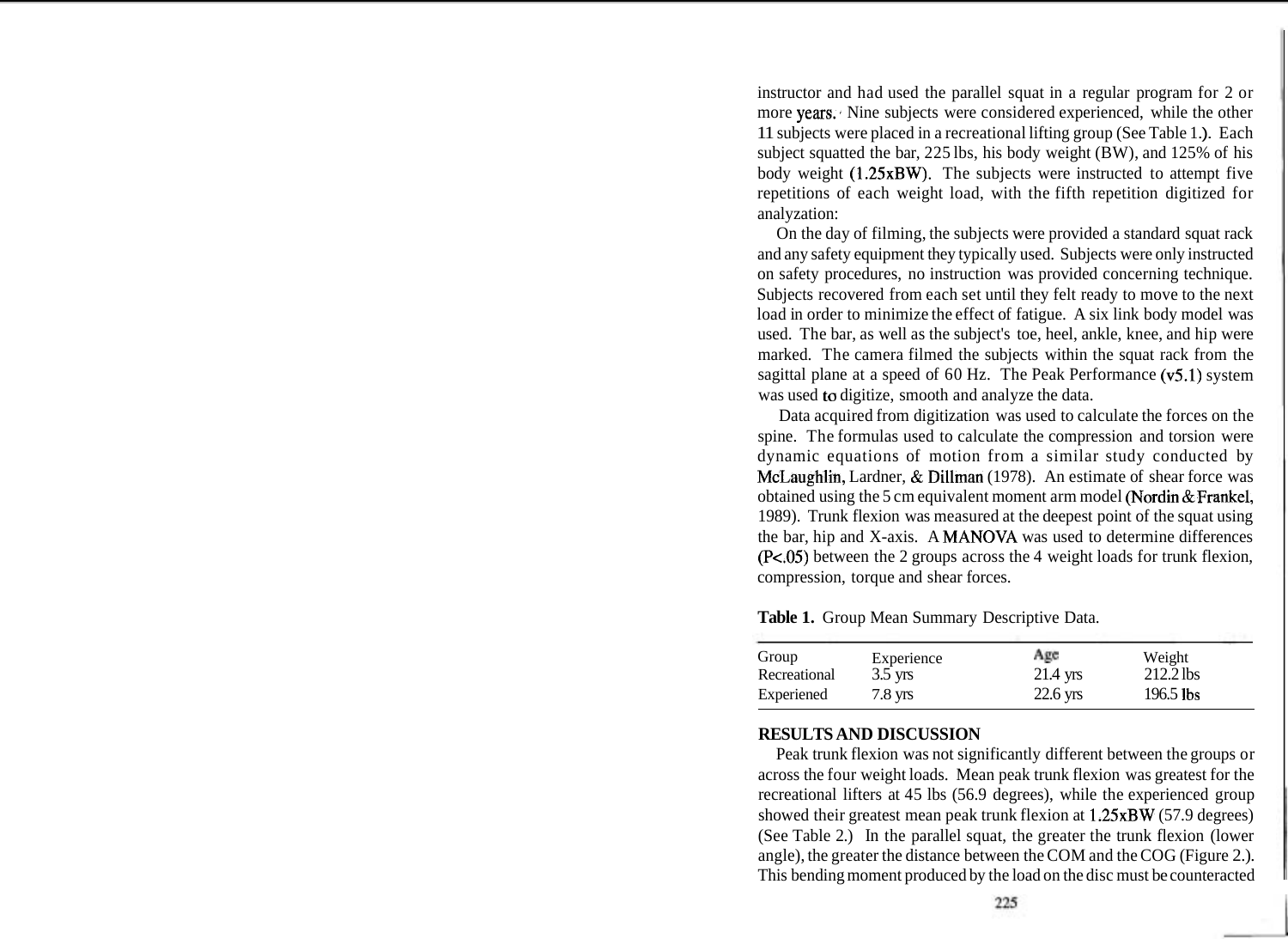by the bending moment produced by the muscles and ligaments (White & Panjabi, 1990). With increasing flexion the normal lordosis of the lumbar spine becomes less curved and flattens. This in turn places the passive structures of the spine in a position where they must support the trunk and the load it carries when flexion is less than 60 degrees (Potvin et **al.,** 1991). These passive structures have shown to fail under rapidly applied loads (White  $\&$  Panjabi, 1990). Both groups across each of the weight loads flexed beyond the recommended 60 degrees. This indicated that the ligaments were used to support the weight on the bar for at least part of the lift. As fatigue becomes a factor disc injury could occur for these lifters. Although the interaction between load and experience was not significant, a trend could be viewed. The experienced group showed lower values at the lighter lifts, with 1.25xBW nearing the 60 degree criteria. The recreational lifters had their highest values with the lighter lifts, thus flexing more with the heaviest lift. This could indicate that the recreational lifters are placing more stress on the passive tissues of the spine under heavy loads.

The compressive forces were calculated using the dynamic equations of motion by McLaughlin et **al.** (1978). A significant difference was found in compressive forces across the four weight loads. (See Table 2.) It was found that the compressive forces were significantly different between the bar and the other three weight loads. There were no significant differences found between the groups or in the interaction effects.

|                                                | Load                                  | Experienced                    | Recreational                         | Significance                                                    |
|------------------------------------------------|---------------------------------------|--------------------------------|--------------------------------------|-----------------------------------------------------------------|
| <b>Peak Trunk</b><br>Flexion                   | 45 lbs<br>225 lbs<br>вw<br>125% of BW | 54.5°<br>52.9<br>52.6<br>57.9  | $56.9^\circ$<br>54.6<br>52.8<br>53.7 | No<br>significant<br>differences                                |
| Compression at<br>Peak Trunk<br>Flexion        | 45 lbs<br>225 lbs<br>BW<br>125% of BW | 1012 N<br>2041<br>1967<br>2214 | 1142 N<br>2017<br>2040<br>2215       | Significant<br>differences<br>between 45 lbs<br>& other 3 loads |
| Torque at Peak<br><b>Trunk Flexion</b>         | 45 lbs<br>225 lbs<br>BW<br>125% of BW | 365 Nm<br>702<br>553<br>736    | 884 Nm<br>813<br>782<br>709          | Significant<br>differences<br>between 2<br>groups               |
| <b>Shear Force at</b><br>Peak Trunk<br>Flexion | 45 lbs<br>225 lbs<br>вw<br>125% of BW | 605 Nm<br>1199<br>1083<br>1066 | 486 Nm<br>940<br>960<br>1030         | Significant<br>differences<br>between 45 lbs<br>& other 3 loads |

Table 2. **Trunk** Flexion, Compression, Torsion, and Shear by Group &Weight Load.

 $, -i$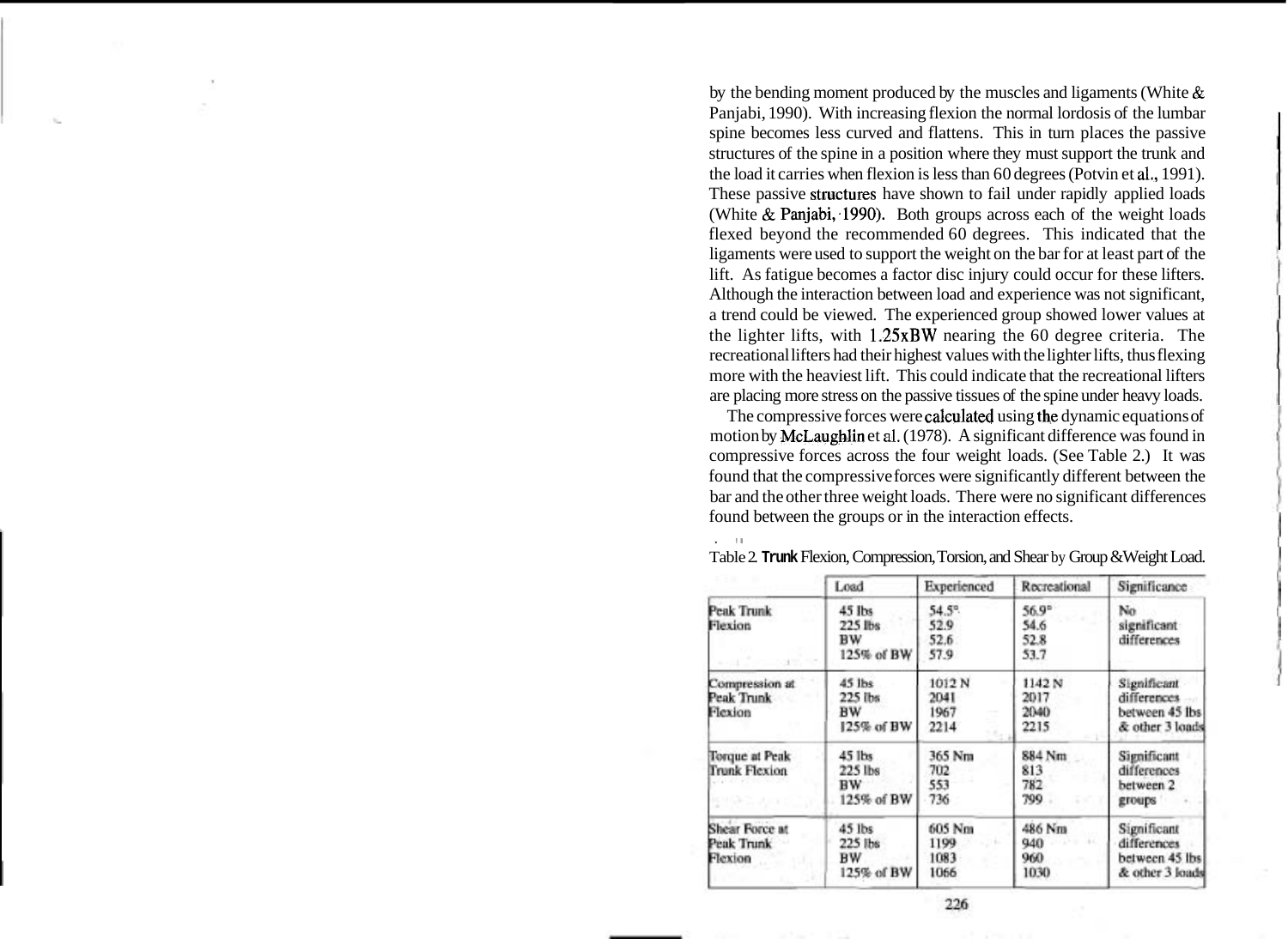Compressive forces are managed well by the spine (White & Panjabi, 1990). They are produced by the normal force of the bar applied to the **<sup>i</sup>** shoulders. As would be expected, a significant difference was found across weight loads. As the load applied increased, so did the compressive force applied. A recent study by Chaffin & Page (1994), set the maximum compressive force at 7000 N. In vivo recordings of the compressive force at the L3 vertebrae by Granhed, Johnson & Hansson (1987), revealed compressive force between 18.8 and 36.4 **kN.** It was concluded that an increase in bone mineral content brought about through training allowed subjects to withstand extraordinary loads. All values for compression obtained in this study were well below the maximum compression limit found by Chaffin & Page (1994), indicating that compressive force was not a possible'cause of extreme stress on the spine during this study.

The torque produced was calculated using the dynamic equations of motion proposed by McLaughlin et a1 (1978). The experienced group had significantly less torsion than the recreational group, (See Table 2.) This indicated that torsional forces decreased with experience. A study by McLaughlin et al (1978), found that world class lifters generated maximum torques values of 705 Nm. In this study, using less skilled subjects, the mean torque values were slightly higher for both groups during heavy lifts than that of world class athletes. Although mean torque values were not excessive, individual data with the recreational lifters showed maximal torque values produced by two subjects exceeded 2200 Nm. Through further investigation into the extreme values, it was determined that the angular acceleration component of torque was the variable that influenced trunk torques significantly. The highest torques were observed in the subjects with the largest angular accelerations at the hip. Undue stress on the spine caused by torque can leave the lifter vulnerable to back injury (Cappozzo, Felici, Figura, & Gazzani, 1985). Russell and Phillips (1989), as well as McLaughlin et al (1978), found that a reduction in torque was obtained through upright posture and control of the weight. The trunk extensors play a significant role in reduction of torque (Isear et al, 1997; Delitto & Rose, 1992), and they may have played a role in the more controlled lift by the experienced lifters in the current study.

The shear force was calculated using a 5 cm equivalent lever arm model compiled by Nordin and Frankel (1989). There were significant differences between the 45 lb lift and the three other loads for both groups. (See Table 2.) There were no significant differences between the groups or with the interaction effect. Shear forces create the internal deformation of the spine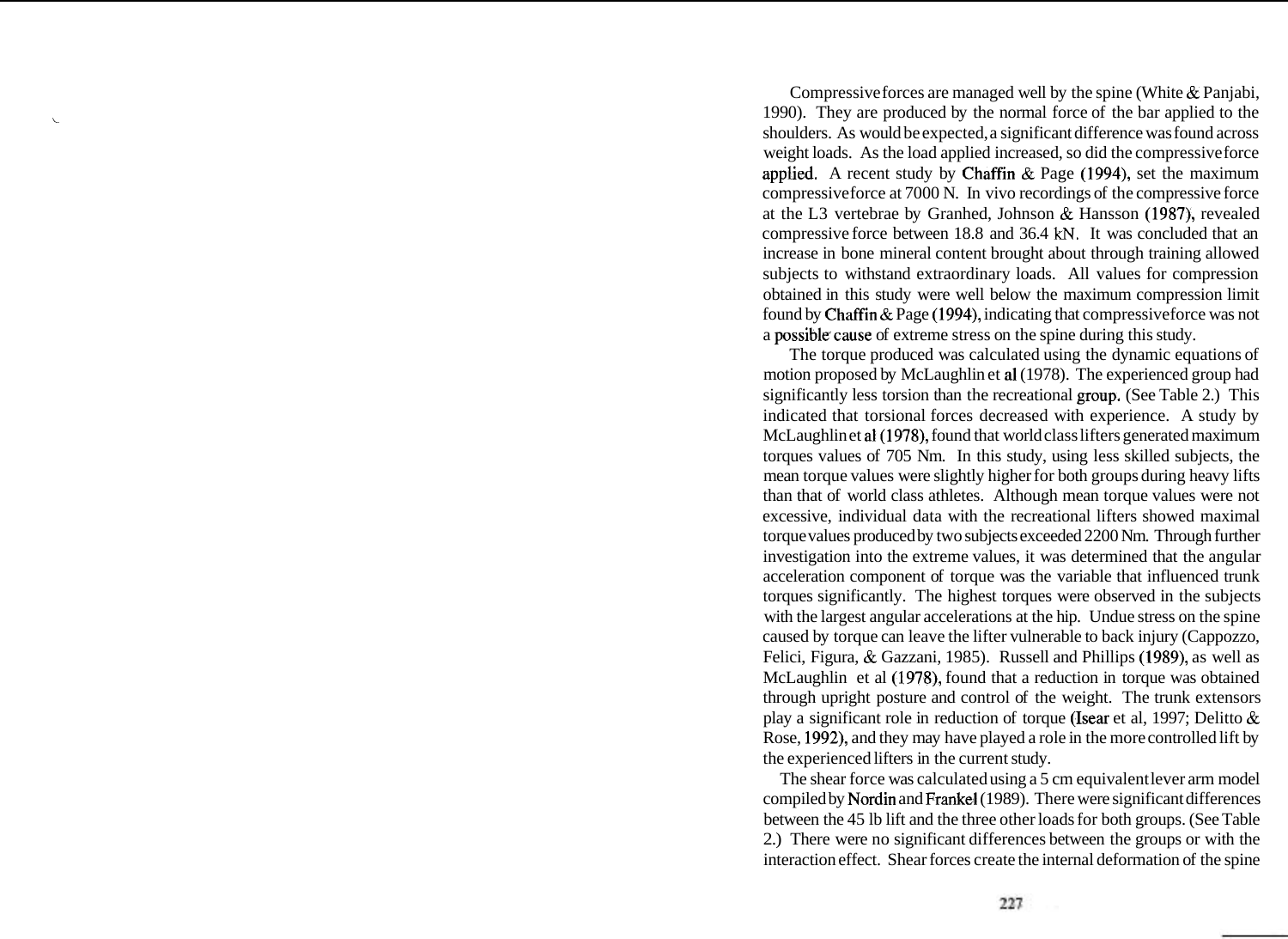through the coupling of compression and torsion (White & Fanjabi, 1990). Shear forces are difficult to measure and the model used in this case provides only a rough estimate. Shear force was reptesented by a simple vector, when in fact shear force impacts all passive structures of the spine (Goel  $\&$ Weinstein, 1990). In a study by Russell and Phillips (1989), the largest shear forces were experienced by the subjects with the greatest trunk flexion. In this study the same conclusion can be drawn since the shear force was a vector quantity and a function of the trunk inclination. As the load increased the amount of trunk flexion increased thus causing more strain on the lumbar region. This may be a function of weaknesses in supporting muscles of the trunk thus causing flexion at the trunk, or an inability to coordinate the neuromuscular patterns of motion. It was evident that the less skilled subjects would continue to flex at the hip after the knee had reached maximal flexion. It is also important to note that fatigue of the soft tissues could cause more strain to the intervetebral discs with this delayed flexion, thus increasing shear force on the spine.

#### **CONCLUSION**

Recreational and experienced lifters should not be encouraged to increase the weight lifted until the weight can be lowered at a constant slow speed with a minimum trunk angle of 60 degrees. Recreational lifters need to be aware of continued hip flexion after reaching maximal knee flexion. To reduce injuries, proper form should be stressed over increased weight loads. It was also evident that continued instruction is needed for lifters, as even the experienced lifters in this study had high torque values with heavy loads.

## REFERENCES

Cappozzo, A., Felici, F., Figura, F., Gazzani, F. (1985). Lumbar spine loading during half-squat exercises. Swine. 17,613-619.

Chaffin, D.B, Page, G.B. (1994). Postural effects on biomechanical and psychophysical weight-lifting. Ergonomics. 37,663-697.

Delitto, R.S., Rose, S.J. (1992). An Electromyographic Analysis of two techniques for squat lifting. Physical Therapv. 72,438-448.

Goel, V., Weinstein, J. (1990). Biomechanics of the Spine: a Clinical and Surgical Perspective. CRC Press, Inc.

Granhed, H., Johnson, R., Hansson, T. (1987). Biomechanics of theLumbar Spine in Sagittal and Lateral Movements. Swine. 12, 146-149.

Hamill, J., Knutzen, K. (1995). Biomechanical Basis of Human Movement. Williams and Wilkins.